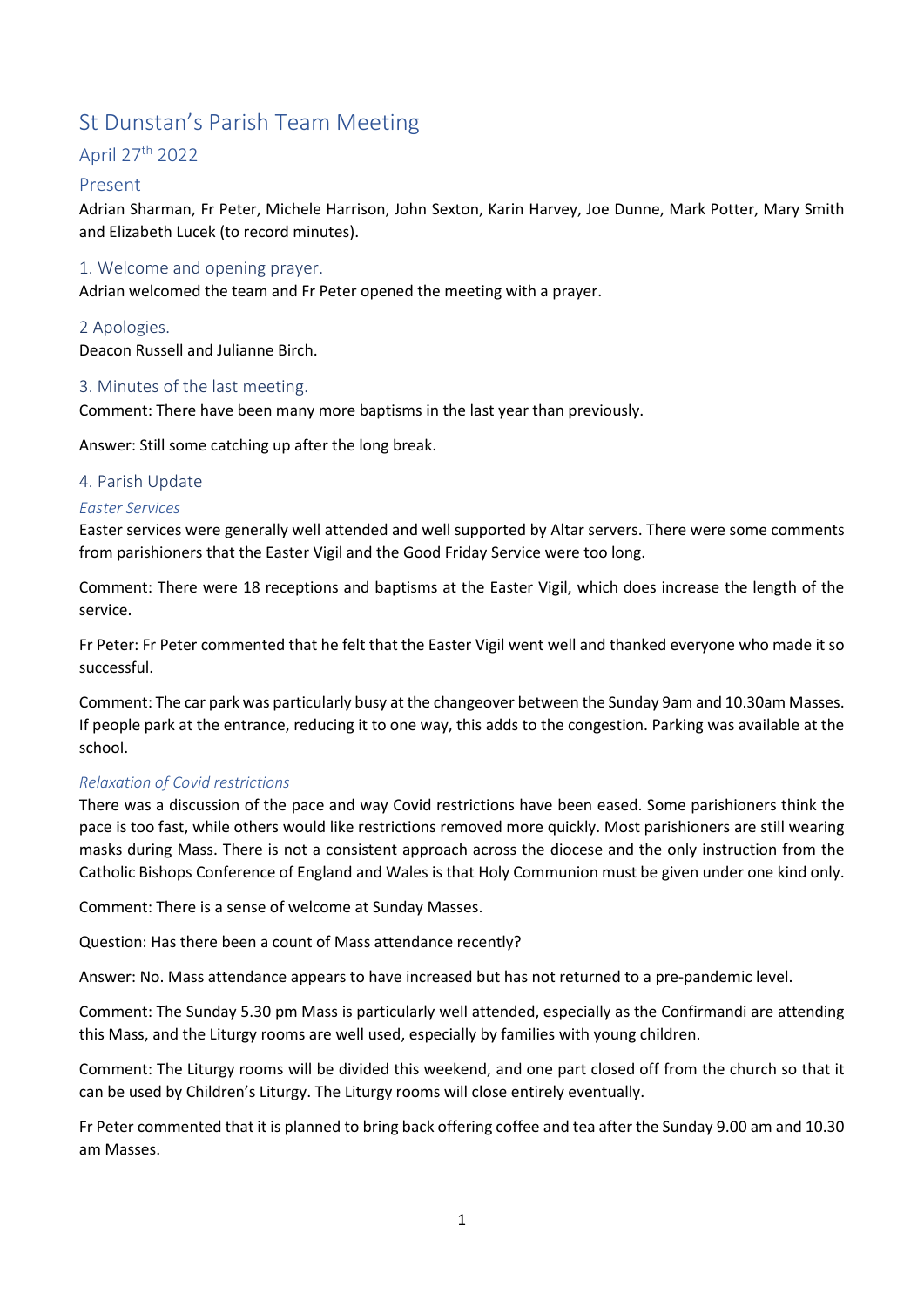The Function room will continue to be used for Toddlers' Prayers. So far Children's Liturgy and Toddler's Prayers are only held during the Sunday 9.00 am Mass. To expand them to the Sunday 10.30 am Mass, a bigger team is needed. All the volunteers from the Time and Talents survey have been approached but it is hoped that other volunteers can be found soon.

# **Liturav**

Mass Coordinators: The role of Mass Coordinators has evolved during the pandemic, in particular their relationship with Welcomers and Stewards, and with those helping in the Sacristy. The different roles will be looked at again to see the best way forward.

Reconciliation Service: The Reconciliation Service was well received and relatively well attended. There was a short liturgy and people weren't asked to stay until the end, but were able to leave after visiting a confessor. We were grateful that other priests were able to come, as it is difficult to find priests who are free to help, and having more confessors helps reduce the time that people have to wait.

Prayer Ministry: We would like to start a Prayer Ministry, but it will involve some work. The first step might be to set up an Intercessory Prayer Group in the parish.

Catechesis: Catechesis teams are in good shape as more volunteers were found as a result of the Time and Talents survey.

- There a good team helping couples prepare for Marriage. There are a lot of couples, although many of them are planning to be married abroad.
- There are already people taking part in the next RCIA programme.
- Preparation of children and parents for the First Holy Communion programme is taking place on Zoom. There new, and younger, catechists helping them this year.
- There are new catechists and a new lead on the Confirmation team.
- A new Baptism team has also just formed, and although they have not yet met, face to face preparation meetings will start in May.
- An Alpha course has just finished and received very positive feedback from the people who took part. Some comments will appear in the newsletter ahead of a new course starting in September, which will be held both in person and online.

Flocknote continues to be useful in facilitating communications with all the different groups within the parish.

# Synod Groups

It was felt that there was a very short consultation time before feedback needed to be sent to diocese, especially as activities in the parish were only just restarting and considering how important the Synod will be for the life of the church. Feedback was gathered from a parish plenary meeting, 3 or 4 small groups that discussed the material online, and one small group that met in person. Bishop Richard later gave a Webinar summarising parish submissions, and a summary is expected soon. The Bishops of England and Wales have now also met to discuss their submission. It was hoped that there would be a later opportunity to engage with the process when information filters back to the diocese.

#### Invited

Season 2 of the Diocesan Mission Invited has just started. The material involves a film to watch, which can be viewed on the Diocesan website, with questions to consider afterwards. It is not clear how many parishioners are participating, but the first invitation to watch the film at the church as part of a group and to discuss it afterwards over coffee did not draw many people.

Comment: The Diocese is sending out a lot of information about setting up different programmes. However, different groups do impact one another, and the timing of diocesan information doesn't always fit with what is already happening in the parish. This might be less of problem in parishes which are smaller. However, as people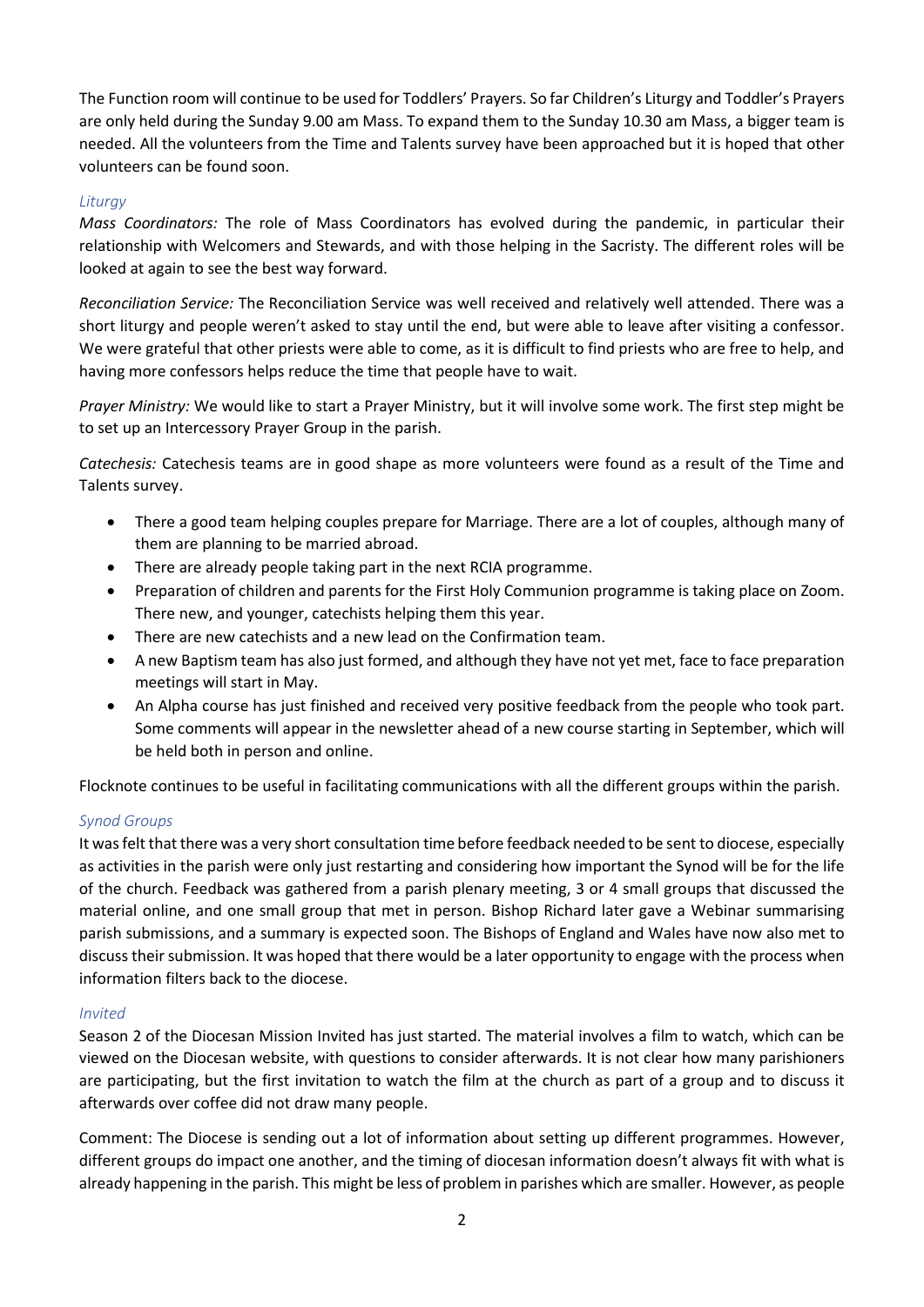seem in general busier than before the pandemic, perhaps partly as a result of the contraction of companies and organisations, leading to a greater workload among the remaining staff, it would be helpful if there were a cohesive and coordinated strategy, both at a diocesan and national level.

#### New Parishioners

180 new families have registered with the parish since the start of lockdown. New Parishioners evenings haven't yet resumed in their previous form. In order to invite everyone, the current idea is to nominate four Friday evenings for New Parishioner Meetings, and to invite families to come to one of them.

# Music

Music has resumed at all Masses that had music before Covid. Roger is currently unwell, but volunteers are playing at the 10.30 Sunday Mass on most weeks and Claire Dane is organising the music. The music at the Sunday 9.00 am and 5.30 pm Masses are now close to normal. It would be good to invite new singers to take part.

#### First Holy Communion

140 children are registered with the current programme. Two Saturday morning Masses are planned for 3 weekends to allow them all to celebrate their First Communion and there will be 7 First Holy Communion Masses in total.

# Finance (Joe Dunne)

Joe presented figures from 2021, 2020 and 2019. Two years of lockdown reduced parish expenditure, and the appeal that was held in 2019 encouraged many parishioners to switch from donations using weekly envelopes to a standing order, so income continued at a good level.

Figures from the first quarter of 2022 are not yet finalised, but are looking promising.

The first digital collection plate was installed in June 2020, there are currently two in the Narthex and a third has recently been installed in the Repository. In 2021 the total income received through the digital plates was just under £21K, and in 2022 to date the total is £8.5K. The machines have been very successful. In addition to Offertory and Donations, the ease with which additional categories can be set up means that they have been used to collect for the Ukraine Appeal, Christmas and Easter offerings, and donations made to Christian Aid at the two Lent lunches.

Cash income is currently around £500 per week, which is predominantly for the Offertory as we have not yet held many second collections.

One weekend in December was designated a 'Giving Weekend' where all donations were divided between 3 local charities. A total of nearly £5000 was given by generous St Dunstan's parishioners.

Until 2019 parish expenditure exceeded our income, but in more recent years the parish is breaking even. Our contributions to the Diocese are large: 43.5% of the Offertory total last year, but, as Fr Peter commented, there are smaller parishes who need support from the larger ones. One open question is at what time regular second collections should be reintroduced. It was noted that parish expenditure reduced when Nanda was made redundant, and then again more recently when Elizabeth Puttock was made redundant.

There are uncertainties about the future that are difficult to plan for. In particular, in the Pastoral Plan, the Bishop suggested that some parishes might be merged. If Woking parish were to merge with another, some work to expand facilities would need to be completed before the merge went ahead. Also, a larger parish might require more paid staff rather than relying so heavily on volunteers.

It is planned in September to remind parishioners to review their giving. Although some donations will decrease, hopefully some will increase, and new families might be encouraged to sign up for regular giving.

Comment: It would be useful to present a summary of the accounts to the parish.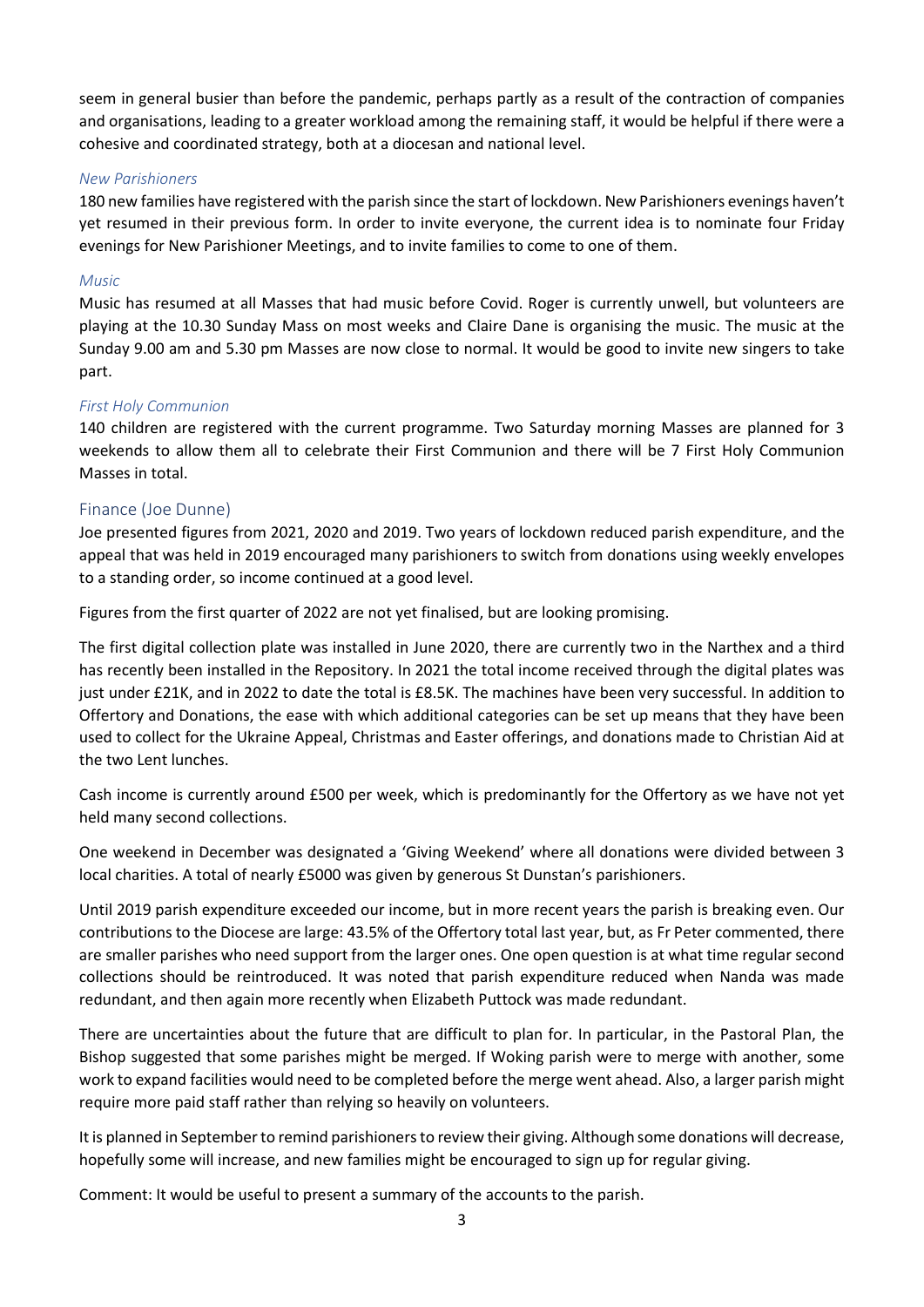Answer: A Parish AGM is planned to discuss restarting of parish life, but also to present the finances.

#### AOB

#### Fr Peter

# Parishioners' Meeting/AGM

The Finance Committee had to approve the finances before they were presented to the Parish. The finances have now been approved and so it is hoped to have an AGM one evening in May.

Fr Peter would like to present a vision for the future of the parish, which also includes the financial situation. However, the Diocesan context isn't yet clear.

Question: Is it known yet where Deacon Nick will be after his ordination?

Answer: No, he won't find out until his ordination.

#### Fr Frank's Memorial

The statue is now complete and is back with Marcus Cornish. The stone plinth will arrive in 3-4 weeks. The foundations are complete. The writing on the column has been finalised and will be highlighted in gold. A supplier for the stainless-steel rod, which will anchor the plinth to the foundations, has yet to be found, and the column cannot be finalised until the diameter of the rod is known. The sealant to protect the stone plinth from verdigris from the statue has been bought. The benches to be placed around the memorial are ready, but lighting needs to be installed The foundry will deliver the plinth and the statue, hopefully by the end of May. There is no date yet for Bishop Richard to visit and bless the memorial. The final cost will be higher than anticipated.

#### Platinum Jubilee

Four apple trees, given to the parish by Woking Council to mark the Queen's Platinum Jubilee, have been planted near around the site of the memorial.

Fr Peter concluded by thanking the members of the parish team for their support since Fr Simon left, allowing him to concentrate on the sacraments.

# Michele Harrison

Michele reported that very sadly the Deputy Head of SJB had died, having a great impact on both staff and students at the school. There will be a memorial service at the school after his funeral, which will be celebrated by Fr Peter.

Michele also reported that nearly all activities at school had returned to being in person. Assemblies have half the students present, with the other half on Zoom, but other groups such as Faith in Action and Parent Prayer are now running face to face. It was disappointing that the Carol Service was cancelled, but since then the following have been run: an Alpha Away Day at the end of the Alpha course, an Ash Wednesday Reconciliation Service, Lent fundraising, Stations of the Cross, and two more staff members have been received in the church by Fr Peter.

The Polish School, which meet at SJB, ran a very successful collection for Ukraine. The response from parents was overwhelming. Michelle thanked the members of the Polish School for managing all the donations.

A Section 48 visit was scheduled for April 27<sup>th</sup> (the day of the Parish team meeting) but had been postponed.

#### Mark Potter

#### Refugees

Refugees from Afghanistan are continuing to arrive. They are housed in hotels when they first arrive, and sometime move to a different part of the country for more permanent accommodation. The quality of accommodation provided in Woking is very good.